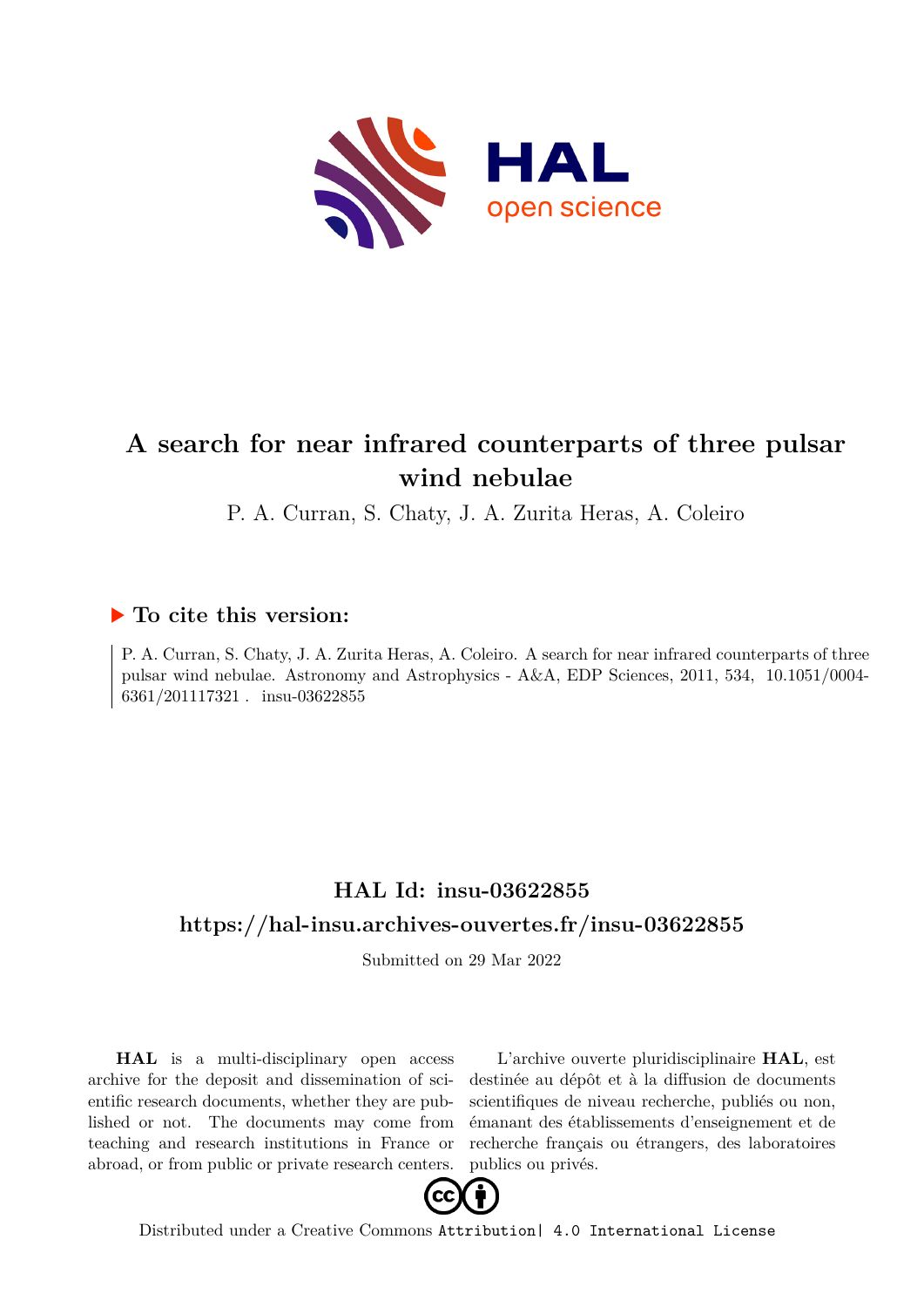# **A search for near infrared counterparts of three pulsar wind nebulae**-

P. A. Curran<sup>1</sup>, S. Chaty<sup>1</sup>, J. A. Zurita Heras<sup>2</sup>, and A. Coleiro<sup>1</sup>

<sup>1</sup> Laboratoire AIM, CEA/IRFU-Université Paris Diderot-CNRS/INSU, CEA DSM/IRFU/SAp, Centre de Saclay, 91191 Gif-sur-Yvette, France

e-mail: peter.curran@cea.fr

<sup>2</sup> François Arago Centre, APC, Université Paris Diderot, CNRS/IN2P3, CEA/DSM, Observatoire de Paris, 13 rue Watt, 75205 Paris Cedex 13, France

Received 23 May 2011 / Accepted 12 September 2011

#### **ABSTRACT**

Context. While pulsar wind nebulae (PWNe) and their associated isolated pulsars are commonly detected at X-ray energies, they are much rarer at near infrared (nIR) and optical wavelengths.

Aims. Here we examine three PWN systems in the Galactic plane – IGR J14003−6326, HESS J1632−478 and IGR J18490−0000 – in a bid to identify optical/nIR emission associated with either the extended PWNe or their previously detected X-ray point sources. Methods. We obtain optical/nIR images of the three fields with the ESO – New Technology Telescope and apply standard photometric

and astrometric calibrations. Results. We find no evidence of any extended emission associated with the PWNe in any of the fields; neither do we find any

new counterparts to the X-ray point sources, except to confirm the magnitude of the previously identified counterpart candidate of IGR J18490−0000.

Conclusions. Further observations are required to confirm the association of the nIR source to IGR J18490−0000 and to detect counterparts to IGR J14003−6326 and HESS J1632−478, while a more accurate X-ray position is required to reduce the probability of a chance superposition in the field of the latter.

**Key words.** infrared: general – pulsars: general – X-rays: individuals: IGR J14003−6326 – X-rays: individuals: HESS J1632−478 – X-rays: individuals: IGR J18490−0000

### **1. Introduction**

Along with the typical supernova remnant (SNR), a rapidlyrotating, highly-magnetised neutron star, or pulsar, is frequently an end product of a supernova explosion. The pulsar has particularly high levels of rotational energy which is dissipated via a highly relativistic particle wind. The interaction of this wind with the surrounding medium, i.e., the ejecta of the supernova explosion itself, causes a continuously refreshed shock wave known as a pulsar wind nebula (PWN). These PWNe emit via synchrotron and inverse Compton processes and are observed across the spectrum from radio to optical to X-ray and higher energies (for a detailed review of PWNe see, e.g. Gaensler & Slane 2006; Slane 2011). The pulsars themselves, as well as being detected as point sources in radio and X-ray where the pulsations are observed, may be detected at optical or near infrared (nIR) wavelengths. However at these wavelengths the emission will be that of an isolated, non-accreting neutron star which is intrinsically dim and hence very few (12 out of ∼1800) have been detected in this regime (Mignani 2011).

Here we examine three such PWN systems in the Galactic plane – IGR J14003−6326, HESS J1632−478 and IGR J18490−0000 – in a bid to identify extended optical/nIR (OIR) emission associated with the PWNe or optical/nIR counterparts to the X-ray point sources. The intrinsic OIR dimness of both PWNe and isolated neutron stars is further compounded in these cases by the high level of optical extinction in the direction of the Galactic plane (Schlegel et al. 1998); hence observing at nIR wavelengths, where this is less pronounced, may increase the chance of a detection. However, at these positions in the Galactic plane nIR source density is relatively high so even with accurate X-ray positions care must be taken to understand the probability of chance superpositions. In Sect. 2 we introduce our observations and reduction method while in Sect. 3, after briefly introducing each source, we detail the results of those observations. In Sect. 4 we discuss these results and summarise our findings in Sect. 5. Throughout, positions (J2000) are given with 90% confidence while all others values, including magnitudes, are given with  $1\sigma$  confidence.

### **2. ESO-NTT observations and data analysis**

Optical  $(B, V, R, i)$  and nIR  $(J, H, K_s)$  data were obtained with the ESO Faint Object Spectrograph and Camera (v.2; EFOSC2) and the Son of ISAAC (SofI) infrared spectrograph and imaging camera on the 3.58 m ESO – New Technology Telescope (NTT). Data were obtained on the nights of March 8, 2008 (IGR J18490−0000), September 16 & 18, 2008 (IGR J14003−6326; optical & nIR) and March 27, 2010 (HESS J1632–478). All data used a dithered pattern of  $3 \times 60$  s or  $9 \times 10$  s per final image in the optical and nIR respectively (see Table 1).

<sup>-</sup> Based on observations collected at the European Organisation for Astronomical Research in the Southern Hemisphere, Chile under ESO programs 080.D-0864, 081.D-0401, 084.D-0535 (P.I. Chaty).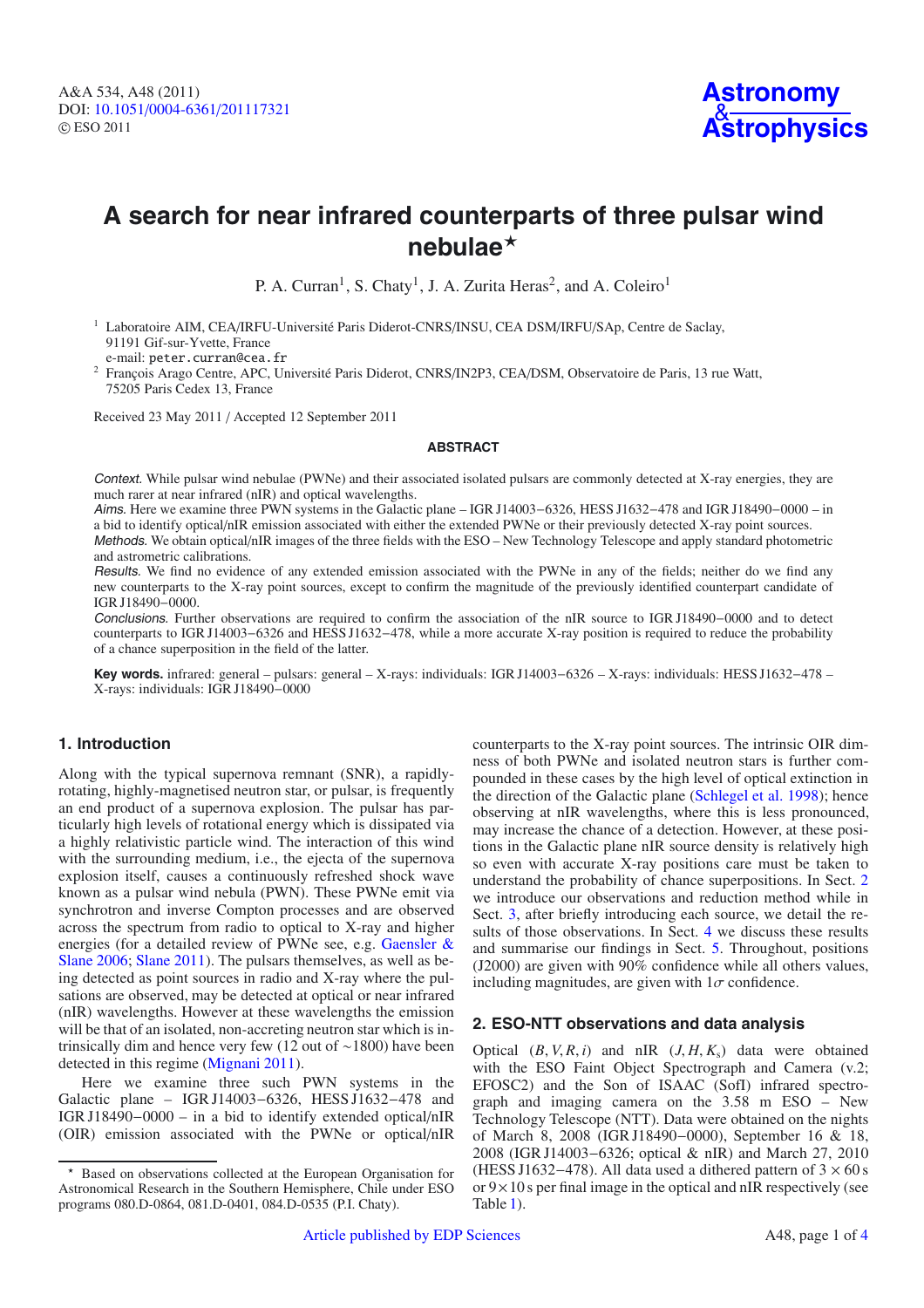**Table 1.** Observation log.

| Field           | Date                    |               |       |
|-----------------|-------------------------|---------------|-------|
| Filter          | Exp(s)                  | Seeing $('')$ | Limit |
| IGR J14003-6326 | September 16 & 18, 2008 |               |       |
| $K_{S}$         | 90                      | 1.7           | >17.2 |
| H               | 90                      | 1.7           | >18.0 |
|                 | 90                      | 1.7           | >19.2 |
| $\dot{i}$       | 180                     | 1.6           | >21.2 |
| R               | 180                     | 1.8           | >21.0 |
| V               | 180                     | 1.7           | >21.8 |
| R               | 180                     | 1.7           | >22.3 |
| HESS J1632-478  | March 27, 2010          |               |       |
| $K_{S}$         | 90                      | 0.9           | >17.7 |
| IGR J18490-0000 | March 8, 2008           |               |       |
| $K_{S}$         | 90                      | 1.6           | >17.7 |

The NTT data were reduced using the IRAF package wherein crosstalk correction, flatfielding, sky subtraction, biassubtraction and frame addition were carried out as necessary. The images were astrometrically calibrated against 2MASS (Skrutskie et al. 2006) or USNO-B1.0 (Monet et al. 2003) within the GAIA package and quoted 90% positional errors include a 0.16" 2MASS systematic uncertainty. Relative point spread function (PSF) photometry was carried out on the final images using the DAOPHOT package (Stetson 1987) within IRAF. Magnitudes were calibrated against Persson et al. (1998) or Landolt (1992) photometric standards, observed on the same night (Table 2) and errors include both statistical and calibration errors. The equation,  $i - I = (0.247 \pm 0.003)(R - I)$  (Jordi et al. 2006), was used to transform the cataloged *I* magnitudes of the standard stars into *i* magnitudes with which to calibrate the images.

Images were inspected visually for any background emission that might be associated with the extended emission of the PWNe; this was done both to the reduced images and to those images after the PSF subtraction of point sources in the field. We find no evidence of any extended emission associated with the PWN in any of the images, but due to uncertainties in the extent of the PWN and the quality of point source subtraction we are unable to put a flux limit on possible emission. Point source upper limits are approximated from the dimmest observable object in the field.

#### **3. Results**

We find no evidence of any extended emission associated with the PWN in any of the images, even after the PSF subtraction of point sources in the field. Neither do we find any nIR counterparts to the X-ray point sources, except to confirm the *K*<sup>s</sup> magnitude of the previously identified counterpart of IGR J18490−0000 (Ratti et al. 2010).

#### 3.1. IGR J14003–6326

Based on *Chandra* spectra, Tomsick et al. (2009) confirm that IGR J14003−6326 (Keek et al. 2006) is an SNR with a PWN, while Renaud et al. (2010) discovered a 31.18 ms X-ray/radio pulsar at its centre. Tomsick et al. do not find any higher energy (TeV, GeV) counterparts to the source but Renaud et al. obtain radio observations which reveal counterparts to both the point source and the PWN.

We find no source within  $3\sigma$  of the *Chandra* poition of IGR J14003−6326, down to the magnitudes given in Table 1. However there is a dim source detected at  $J = 18.6 \pm 0.2$  and marginally at  $i = 20.90 \pm 0.15$ , at RA, Dec = 14:00:45.45, −63:25:41.8 (±0.3) or ∼5σ from the *Chandra* position. We are unable to discern if this is a point or extended source due to its faintness but it is likely unrelated to the X-ray source given the distance discrepancy.

#### 3.2. HESS J1632–478

HESS J1632–478 was initially suggested to be associated with IGR J16320-4751 (Aharonian et al. 2006) though this was subsequently rejected after deep *XMM-Newton* observations of the source (Balbo et al. 2010). It was instead associated with an independent X-ray point source with diffuse emission. These authors also obtained data from radio and high energy archives or catalogs to describe the nature of the source, which they suggest is an energetic PWN with a, yet to be confirmed, central pulsar.

We find no source within the XMM error circle of HESS J1632–478, down to a limiting magnitude of  $K_s > 17.7$ . However, there is a dim source 2.6" ~ 2.6 $\sigma$  to the East (source 1) with a magnitude of  $K_S = 16.74 \pm 0.05$ , though we cannot propose this as the counterpart with any certainty given the lack of colour information and weak positional agreement. Neither can we compare the colour of this source to other sources in the field to demonstrate that it has similar properties and is thus likely to be a field source, unrelated to the suggested pulsar. There is also a bright 2MASS source (J16320846−4749005) to the West (source 2), though it is at a distance of  $\sim$ 3.5 $\sigma$  so is even less likely related to the high energy source.

#### 3.3. IGR J18490–0000

First reported by Molkov et al. (2004), IGR J18490−0000 is a PWN (e.g., Ratti et al. 2010) with a confirmed 38.5 ms pulsar (Gotthelf et al. 2011). Ratti et al. also suggest a nIR counterpart of magnitude  $K_S = 16.4 \pm 0.1$  at RA, Dec = 18:49:01.563,  $-00:01:17.35 (\pm 0.1'')$  but find no evidence of any nIR extension as one might expect for a PWN.

Within the *Chandra* error circle of IGR J18490−0000, we confirm the proposed nIR counterpart of Ratti et al. (2010) at a consistent magnitude of  $K_s = 17.2 \pm 0.4$  (source 1). We also note, as those authors did, that the object is heavily blended with a nearby source of magnitude  $K_s = 15.58 \pm 0.05$  (source 2). Due to the lack of colour information for the proposed counterpart we are unable to gain any information regarding its equivalent spectral classification, or to compare it to other field sources to demonstrate that it has different properties that may indicate it is associated with the pulsar.

#### **4. Discussion**

The lack of detected compact counterparts for IGR J14003− 6326 and HESS J1632−478, particularly in the optical, is not surprising given the high levels of Galactic extinction (Schlegel et al. 1998) towards the sources:  $E_{B-V}$  = 3.83 ( $A_K \sim 1.3$ , *A*<sub>*V*</sub> ∼ 12; Cardelli et al. 1989) and  $E_{B-V}$  = 11.18 (*A<sub>K</sub>* ∼ 3.9) respectively. Likewise IGR J18490−0000 suffers significant extinction of  $E_{B-V}$  = 6.62 ( $A_K \sim 2.3$ ). Note that all these extinctions should be treated with caution as estimates so close to the Galactic plane (<5 deg) are unreliable. The magnitude limits of the non-detections are consistent with the *V* band detections of other isolated neutron stars (Mignani 2011); excluding the Crab at  $V = 16.6$ , these range from 22 to 28 mag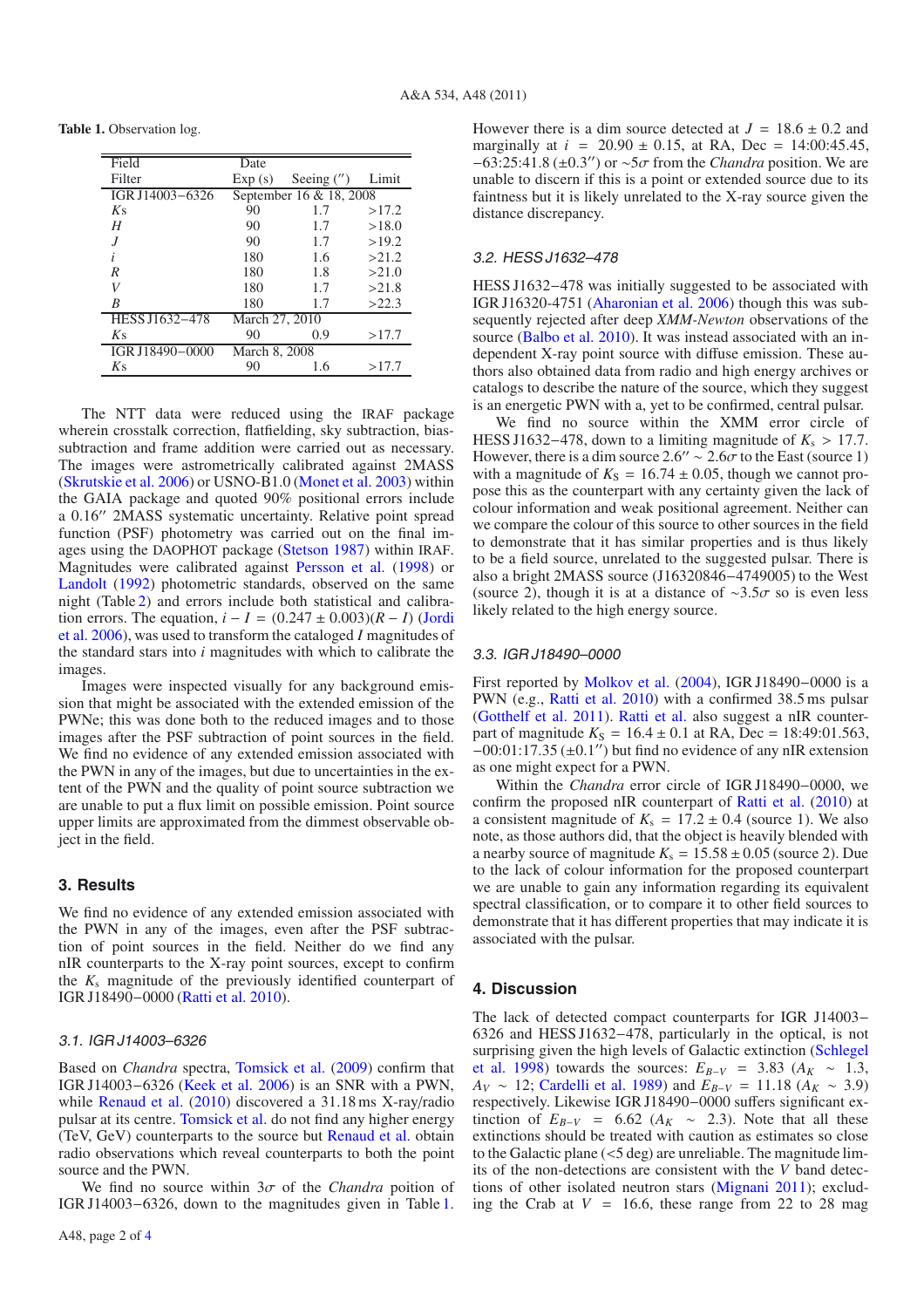P. A. Curran et al.: A search for near infrared counterparts of 3 pulsar wind nebulae



**[Fig. 1.](http://dexter.edpsciences.org/applet.php?DOI=10.1051/0004-6361/201117321&pdf_id=1)** NTT-SofI *J* (IGR J14003−6326) or *K*<sup>s</sup> (HESS J1632−478, IGR J18490−0000) band images of each of the three fields with the best X-ray positions (Table 2; white circles) marked along with the positions of the optical sources (black crosses) discussed in Sect. 3.

**Table 2.** X-ray and optical positions (90% uncertainties) and optical apparent magnitudes for the three X-ray point sources (first lines) and the nearby optical sources (numbered lines), as labelled in Fig. 1.

| Source                       |             |                |              |                                                                                              |
|------------------------------|-------------|----------------|--------------|----------------------------------------------------------------------------------------------|
| (optical source)             | <b>RA</b>   | Declination    | Error $('')$ | Magnitudes                                                                                   |
| IGR J14003-6326 <sup>a</sup> | 14:00:45.69 | $-63:25:42.6$  | 0.64         |                                                                                              |
| (T                           | 14:00:45.45 | $-63:25:41.8$  | 0.3          | $J = 18.6 \pm 0.2$ , $i = 20.90 \pm 0.15$                                                    |
| HESS J1632-478 <sup>b</sup>  | 16:32:08.8  | $-47:49:01$    | 1.6          |                                                                                              |
| (1)                          | 16:32:09.06 | $-47:49:01.6$  | 0.3          | $K_s = 16.74 \pm 0.05$                                                                       |
| (2)                          | 16:32:08.47 | $-47:49:00.6$  | 0.16         | $K_s = 11.35 \pm 0.01$ , $K^{\dagger} = 11.695 \pm 0.040$ , $H^{\dagger} = 13.284 \pm 0.065$ |
| IGR J18490-0000 $^c$         | 18:49:01.59 | $-00:01:17.73$ | 0.6          |                                                                                              |
| (1)                          | 18:49:01.57 | $-00:01:17.6$  | 0.3          | $K_{\rm S} = 17.2 \pm 0.4$                                                                   |
| (2)                          | 18:49:01.52 | $-00:01:16.9$  | 0.2          | $K_s = 15.58 \pm 0.05$                                                                       |

**References.** References to X-ray positions: *<sup>a</sup>* Tomsick et al. (2009), *<sup>b</sup>* Balbo et al. (2010), *<sup>c</sup>* Ratti et al. (2010). † 2MASS magnitudes.

(corresponding to  $K_s \ge 18.6$  for a spectral index of -1), at low optical extinctions ( $E_{B-V}$  ≤ 0.2) in the nearby Galaxy (≤1 kpc for most). On the other hand, the detection of a proposed counterpart to IGR J18490–0000 at  $K_s \sim 17$  is significantly brighter than any other optical identification of an isolated neutron star, except for the Crab; it should also be noted that the proposed counterpart is significantly brighter than a simple power-law extrapolation of the X-ray spectra (Gotthelf et al. 2011) which implies a magnitude of  $K_s \sim 23$  (uncorrected for Galactic extinction). While the power-law extrapolation of the X-ray spectra of HESS J1632−478 (Balbo et al. 2010) is not constraining, that of IGR J14003−6326 (Renaud et al. 2010) implies that a counterpart should be much dimmer than the observed optical limit, at approximately  $K_s \sim 22$ . The extrapolations should however be treated with caution as the extracted X-ray spectra themselves may suffer from contamination from the surrounding PWN and thus inaccurate spectral slopes and fluxes. By using a simple power-law extrapolation, we have assumed that the spectra do not evolve between the X-ray and nIR regimes, while it quite possibly breaks to a shallower spectral index or, alternatively, may be described by thermal emission which naturally turns over at lower frequencies. We have also implicitly assumed that the nIR emission originates from the same emission region as the X-ray spectra, which is not necessarily true, but assuming that it is, the above approximations can be treated as lower magnitude limits on how bright we might expect a nIR counterpart to be, before correction for Galactic extinction.

To approximate the probability of a chance superposition of the 90% X-ray positions of the compact sources with random

sources in the respective fields, we calculate  $P \approx 1 - \exp^{-(\rho_N \times A_{\text{Err}})}$ ; where  $\rho_N$  is the surface area number density of observed sources down to the limiting magnitude and  $A_{\text{Err}}$  is the area of the X-ray positional error. For IGR J14003−6326 and IGR J18490−0000, which have positions accurate at the sub-arcsecond level, we find probabilities of chance superpositions of 3% and 5% respectively, making the positional coincidence of IGR J18490−0000 with a nIR object reasonably compelling evidence for its association. However, for HESS J1632−478, with only an arcsecond accurate position, the probability is much greater at 50%, though the source is in a relatively less densely populated region of the field, where the local probability is ∼40%. In this case, even if a source had been found within the 90% error circle, its association with the X-ray source would be weak, meaning source 1 at a distance of ∼2.6σ is likely unrelated. To associate a nIR counterpart with this source based on positional coincidence will require a significantly better constrained position from e.g. *Chandra*.

Along with the optical extinction in their directions, the detection of extended emission from the PWNe is complicated by the high level of background in nIR observations as well as the generally high density of field sources in the Galactic plane which contaminate the background. Deep nIR images from larger telescopes better able to resolve field sources, may be able to detect PWN emission, as well as increasing the probability of detecting the compact sources, but in these directions source confusion will always be a major impediment to detection of point or extended sources.